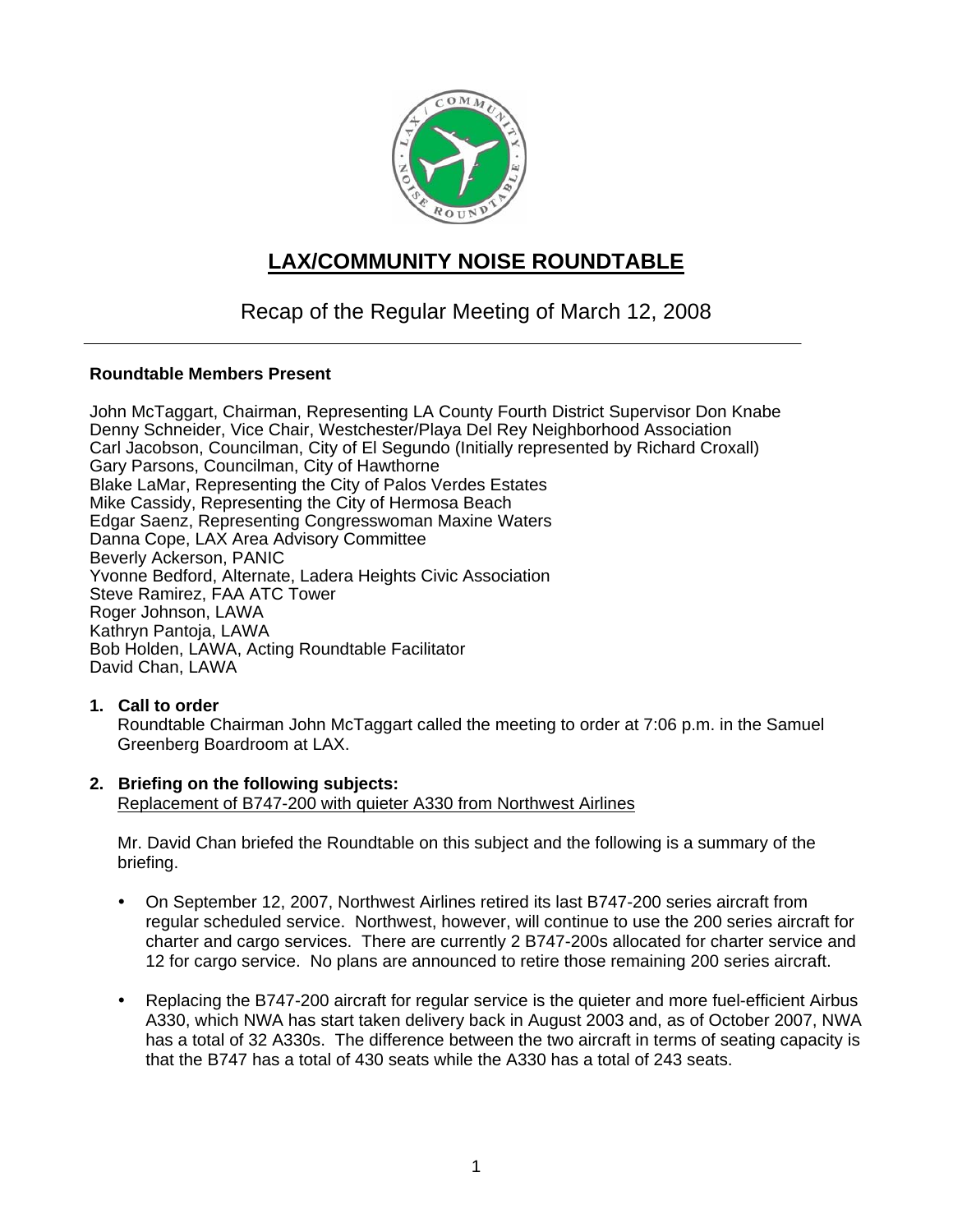- At LAX, the number of B747-200 operations from NWA has declined from 2006 to 2007. In 2006, there were approximately 1357 B747-200 operations. In 2007, there were only 457 B747-200 operations. Interestingly, there were no A330 operations by NWA at LAX in 2006, and in 2007, there were only 8 operations. NWA is using the B747-400 series instead of the A330 at LAX for long-haul flights, such as, to Tokyo, Japan. Overall, the number of operations from NWA at LAX has declined.
- Comparing the noise levels for these aircraft shows that the A330 is indeed quieter with noise readings for arrivals registered at 91.3 dB versus 95.8 dB for the B747-200. For departures, the A330 registered at 98.2 dB while the B747-200 registered at 105.1 dB. The noise readings for the 400 series of the B747 aircraft are similar to that of the 200 series but are slightly lower with arrival at 94.7 dB and departure at 101.2 dB. It should be noted that these are single event noise readings taken from noise monitoring sites at LAX.

### *Questions and Comments on this subject*:

- Denny Schneider stated that NWA's aircraft replacement plan does not help in reducing noise impact since the B747-200s are still being used for cargo service and those usually take off on RWY 25L at LAX. Mr. Chan replied that the overall number of operations from Northwest at LAX has declined, especially with the B747-200 aircraft.
- A member inquired if the B747-200 is considered a Stage 3 aircraft. Mr. Bob Holden stated that after 2000, all commercial aircraft over 75,000 lbs are required to be certificated as Stage 3.
- A member inquired when will Qantas operate the A380 at LAX. Mr. Chan replied that it will be operating the A380 by the end of 2008.

# FAA Airspace Redesign Project on the East Coast

Mr. David Chan briefed the Roundtable on this subject and the following is a summary of the key points of the briefing.

### *Background Information*

- The airspace system has remained unchanged since the 1960's. However, a lot has changed in the aviation industry since that time. For one thing, the use of smaller aircraft such as the regional jets has increased since the 1960's. In addition, the climb performance of aircraft has improved over the years. Navigation equipment has also improved with new technology such as GPS. Most noticeably, the demand for air travel has increased significantly since the 1960's and is projected to continue to grow.
- The current airspace system does not accommodate these changes which in turns causes delays at most airports in the east coast where air traffic congestion is most severe. For example, during the first quarter of 2007 airlines operating at Newark Liberty Int'l Airport experienced a 55% on-time performance. Airlines operating at other airports in the region are experiencing similar level of delays with LaGuardia at 58%, JFK at 60%, and PHL at 65%. The only other airport that is not in the east coast region that has been experiencing significance delays is Chicago O'Hare. Delays along with the factors mentioned earlier prompted the FAA to redesign the airspace. The FAA started looking at redesigning the airspace system in 1998. The project has been ongoing for over 9 years.

### *Video*

• A video produced by the FAA on the East Coast Airspace Redesign Project was shown.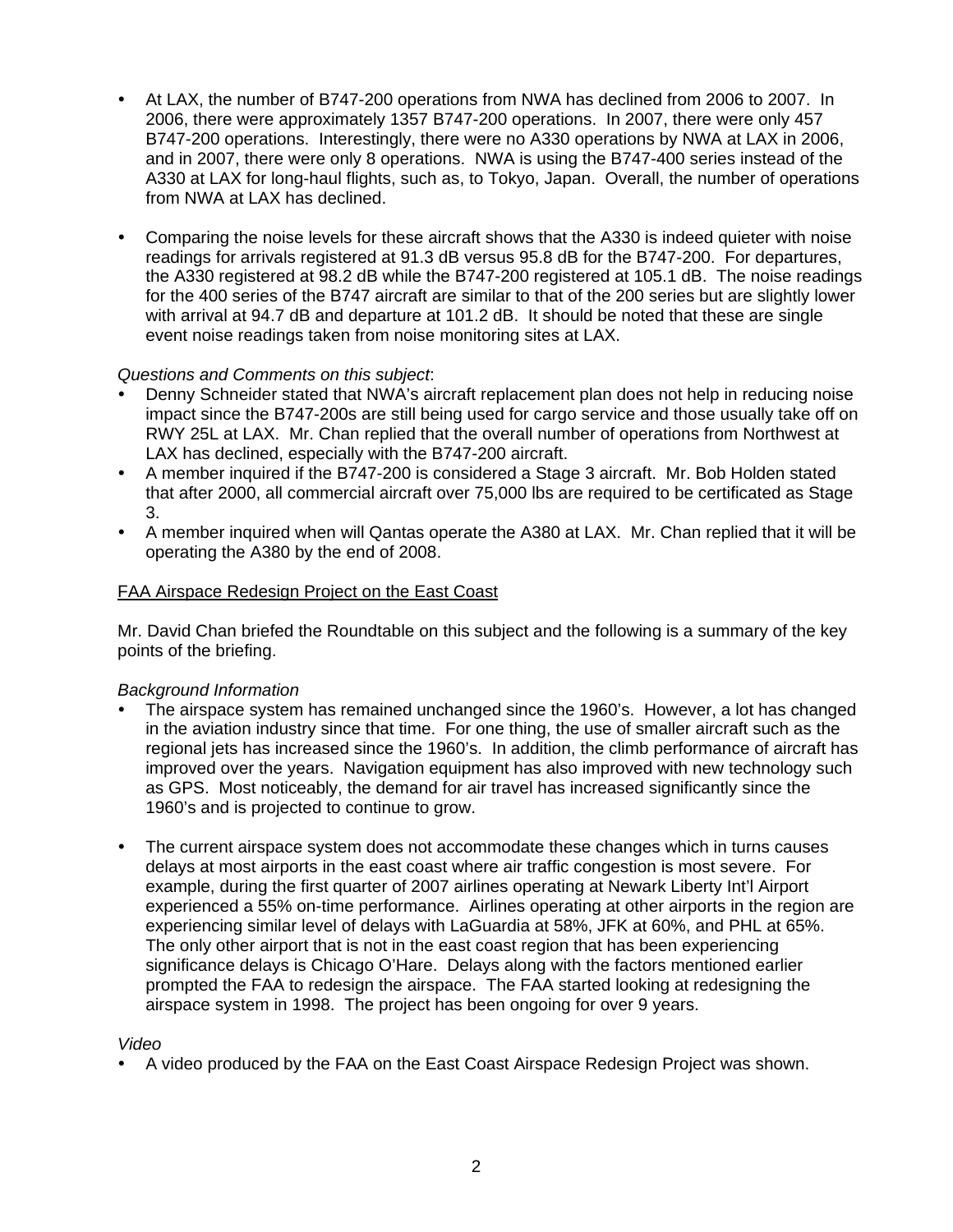#### *Flight Patterns Maps*

• Mr. Chan showed and explained the changes of major departure and arrival flow patterns for Newark Liberty International Airport (EWR) and also described certain noise mitigation measures proposed by the FAA.

#### *Opposition from Local & State Governments and Communities*

- Several congressmen proposed an amendment to a transportation funding bill that would have barred the FAA from spending any of its \$11.2 billion budget on the redesign project. In July 2007, the US House of Representatives rejected the amendment.
- There were 13 lawsuits filed against the FAA on the Redesign Project by local and state governments as well as various environmental and communities groups located in the study area. One of the lawsuits is claiming that the FAA plan will cause more aircraft flying over residential areas where they have never have been in the past. Another lawsuit challenges the FAA for not complying with NEPA because it failed to consider and/or mitigate noise impact on certain areas. Other lawsuits have been filed to seek an injunction from the court to stop the FAA from moving forward with its redesign project.
- The US General Accountability Office (GAO), which is the investigative arm of Congress, has initiated a comprehensive review of the redesign project. The GAO will look into the impacts, timeframes, and final costs of the project, whether FAA followed procedures required for such a project, and the strengths and limitations of the FAA's study methodology which was highly criticized by the communities for not including noise mitigation measures. The report is expected to be published in summer 2008.
- The FAA was planning to start implementation on the redesign project in December 2007 but decided to postpone it to determine if the court will grant the injunction requests.

### *Questions and Comments on this subject:*

- A member of the audience stated that it seems that the FAA is spreading the flight patterns and not much is being done to reduce noise impact. Mr. Chan replied that the main focus of the redesign project is to reduce delays and to increase efficiency and safety. Mr. Holden added that when Kathryn Higgins of the FAA was at the Roundtable, she provided the same statement.
- Denny Schneider inquired about the percentage of increase of flights. Mr. Chan replied that specific percentage was not available but the demand for air travel is projected to continue to grow in the future.

### **3. Status Reports**

• Progress on New Noise Monitoring System Installation – Ms. Kathryn Pantoja stated that LAWA has completed the installation of 66 out of a total of 69 noise monitors for all three airports, LAX, VNY and ONT. Of the installed monitors, there are still 28 of them that require electric service to be functional. This requires inspections to be done by utility companies (DWP or Edison) and government agencies as part of the permit requirements for electric service. The remaining 3 monitors are in the final stage of evaluation for specific site locations.

Ms. Pantoja also reported that Lochard has been making great progress on resolving issues on the software side, specifically the reporting features of the system. The new noise monitoring system is expected to go through a System Acceptance Test (SAT) starting in May 2008.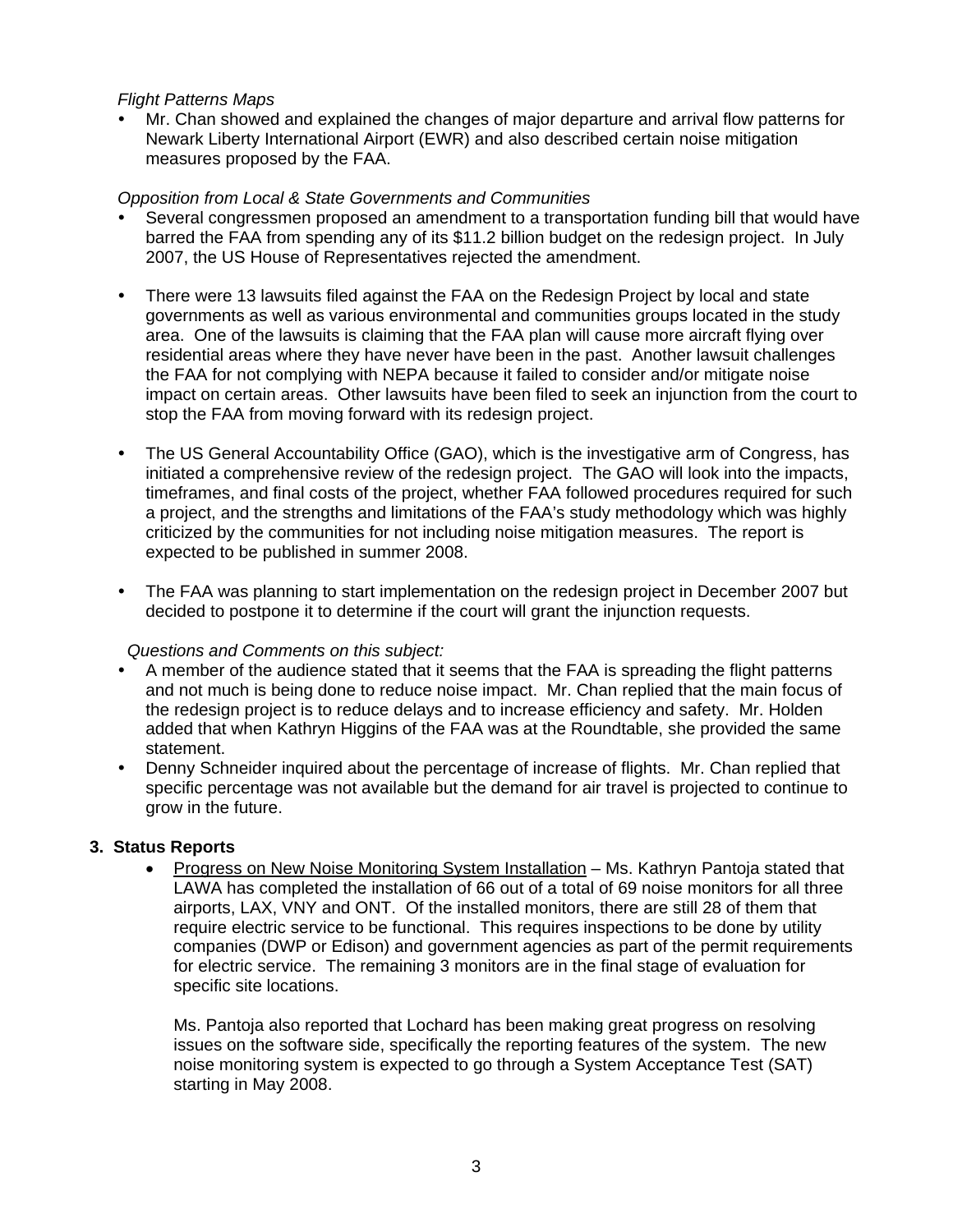*Questions on the Noise Monitoring System:* 

- A member inquired if there is any major problem on the solar-power sites. Ms. Kathryn Pantoja stated that there were no major problems associated with the solar sites. There is one site, however, where there are two poles located side by side for comparative study. The old existing pole is casting a shadow on the solar panel, causing the batteries to not be recharged properly. LAWA is working on removing that existing pole as soon as possible.
- Edgar Saenz inquired on the height of the noise monitor. Ms. Pantoja stated each noise monitoring pole is 20 ft. in height.
- Edgar Saenz inquired on how the data transfer works on the wireless sites. Ms. Pantoja stated that for the wireless sites, each of them has a DSL connection with static IP address and data are being transfer automatically on a daily basis to the computer server located at the airport.
- Edgar Saenz inquired if there will be a map showing the location of all noise monitor sites. Ms. Pantoja stated that LAWA will start working on that once all monitor site locations are finalized.
- Denny Schneider inquired if the noise system is capable of producing 60 CNEL noise contour. Ms. Pantoja stated that monitors are being placed further out to measure the noise levels to support the creation of a 60 CNEL contour.
- Progress on FAR Part 161 Study Mr. Holden stated that the contract amendment for Harris Miller Miller Hanson, Inc. (HMMH) on the Part 161 Study was approved by the BOAC on March 3, 2008. The amendment consists of extending the term of contract for additional three years, expanding the scope of work for VNY airport to include a "dual track" method to phase out Stage 2 aircraft, and adding additional funding for the contract. The contract amendment will also require City Council approval.

Mr. Roger Johnson added that another consultant company is preparing the revised fleet mix forecast report for the LAX Part 161 Study, and they have met with representatives of the HMMH Part 161 team. The forecast is in the final draft form with additional revisions requested by LAWA to include air traffic information pertaining to evening, night-time, and early morning hours. The revised fleet mix is expected to be available in approximately 3-4 weeks.

- Progress on RFP for Roundtable Facilitator Mr. Holden stated that on April 25, 2008, the BOAC approved the release of the RFP for facilitator and consultant services for LAWA/Community Noise Roundtables. The RFP was posted on the L.A. City Business Assistance Virtual Network (BAVN) web site on March 4, 2008 with the deadline to submit proposals on March 28, 2008 at 3:00 p.m. A pre-proposal meeting is scheduled on March 18, 2008 at 2:00 pm at the LAX Samuel Greenberg Board Room to provide information on the administrative requirements and to allow individual or firm who wishes to submit a proposal to ask questions pertaining to the RFP. Other processes include reviewing the proposals received and conducting selection interview. It is anticipated that a new contract should be in place by July 2008 and the consultant should start service on September 2008.
- Update on Problem with Noise Complaints Line Mr. Holden stated that a recording system has been installed to record voice conversations on the noise complaint line.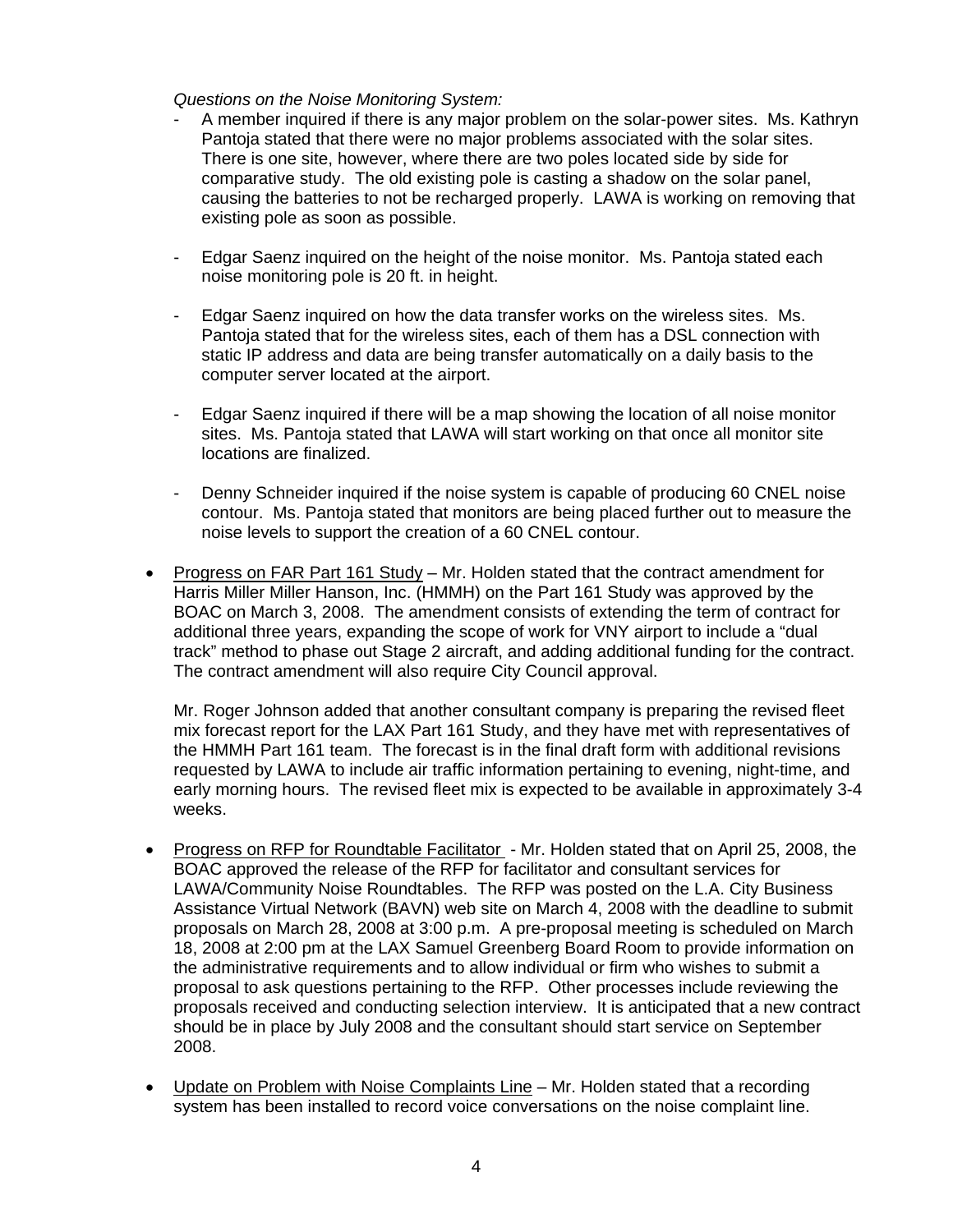Recording will be stored electronically on a computer server. This recording will allow LAWA management to monitor the quality of service provided to the public.

Denny Schneider inquired how long is the recording going to be kept. Mr. Holden replied that the recording is in electronic format and will be kept for a long period of time.

Edgar Saenz inquired about the duties of staff who answer the noise complaints line. Mr. Holden stated that calls are being handled by *Superintendent of Operations*, whose main duties include various inspections of the airfield, respond to emergency situations, and enforce safety regulations at the airport.

• Information on LAX Runway Status Light System – Mr. Holden stated that on March 3, 2008, the BOAC approved the Memorandum of Agreement (MOA) between the FAA and LAWA for installation and evaluation of an airport runway status light system at LAX which will cost \$3.85 million. Also, the BOAC approved the release of a Request for Bids (RFB) for construction of the necessary infrastructure to support installation of a RWSL system at LAX as defined in the MOA, which will cost an additional \$3 million. LAWA will be covering the costs for these projects.

The RWSL system provides real time warnings to pilots that the potential for a runway incursion exists. The system operates automatically by using data provided by the Airport Surface Detection Equipment – Model X (ASDE-X) to activate in-pavement red warning lights when there is another aircraft on or approaching the active runway. The proposed RWSL system at LAX will consist of Runway Entrance Lights (REL's) installations at taxiways V,Y, Z and AA on the north airfield and taxiways F, G and U on the south airfield. Takeoff Hold Lights (THL's) will be installed on the north airfield on Runway 24L. The selected locations for installation of these lights were jointly determined by LAWA and FAA Air Traffic Control Tower (ATCT).

A brief video along with animation display was shown to demonstrate how the Runway Status Light System works.

### **4. Roundtable Member Discussion**

- An inquiry was made on the reopening of RWY 25R. It was noted that RWY 25R will be open after construction of the center taxiway is complete, which is expected to be by August 2008.
- Mr. Richard Croxall inquired on the status of the possibility of reopening the decommissioned taxiway CC to reduce departure operations by cargo carriers on RWY 25L. Mr. Roger Johnson replied that he will talk to Bill Withycombe at FAA and provide the Roundtable an update at the next meeting.
- Mr. Schneider suggested that LAWA should request aircraft operators to provide written reports stating the reasons for requesting east takeoffs during westerly operations. This documentation will also help the Part 161 study. Mr. Roger Johnson stated that LAWA will look into it.
- Denny Schneider inquired about the recently implemented Continuous Descent Approach (CDA) at LAX and wondered if it required a major change in arrival paths. Mr. Johnson stated that the change in arrival paths would be minimal with that CDA procedure. Mr. Holden added that there are two CDA procedures currently being used at LAX, they are known as RIIVR ONE and SEAVU ONE.
- Mr. Robert Holden stated that in July meeting of the Roundtable, there will be an election for the positions for Chairman and Vice-Chairman of the Roundtable. Three members,